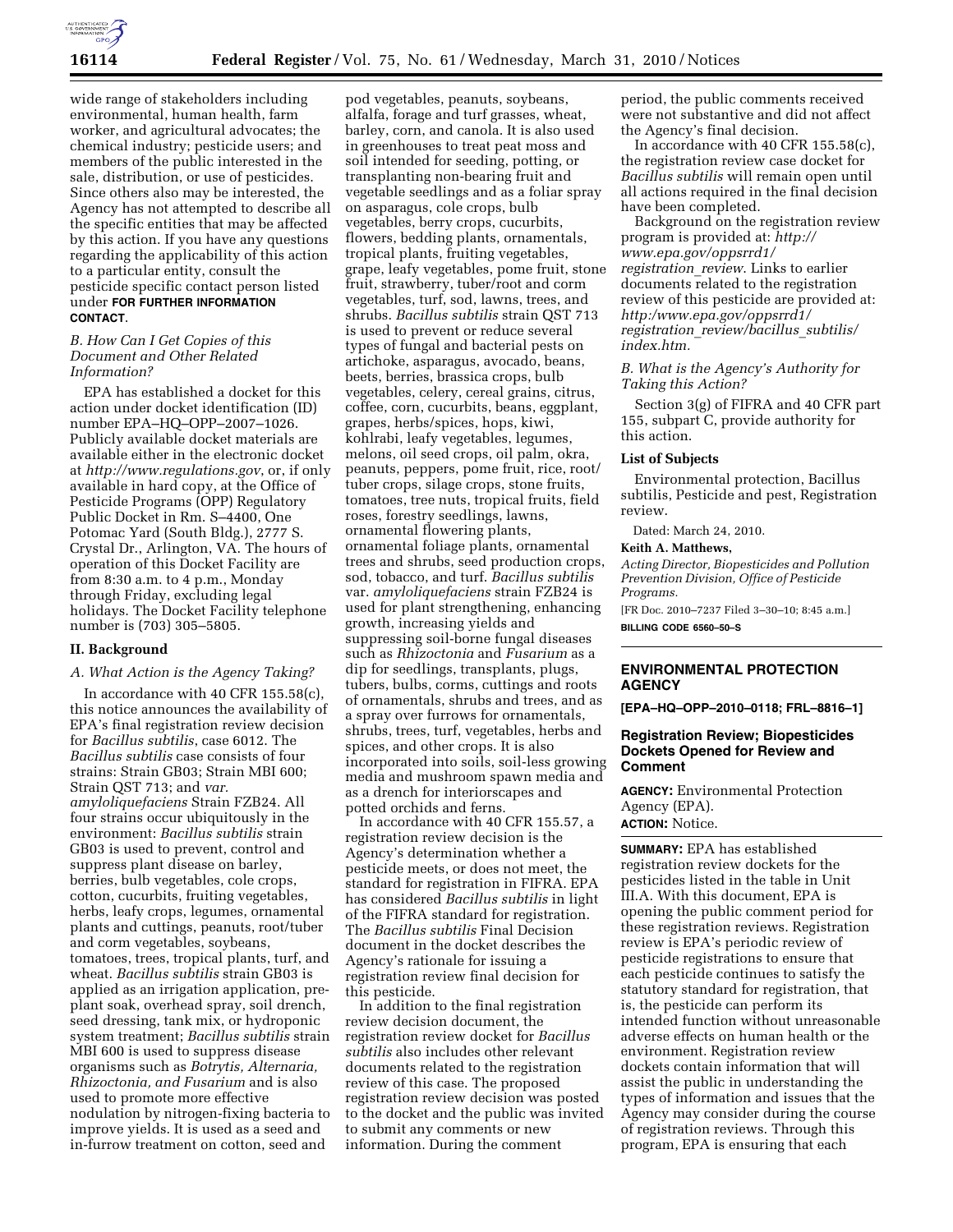pesticide's registration is based on current scientific and other knowledge, including its effects on human health and the environment.

**DATES:** Comments must be received on or before June 1, 2010.

**ADDRESSES:** Submit your comments identified by the docket identification (ID) number for the specific pesticide of interest provided in the table in Unit III.A., by one of the following methods:

• *Federal eRulemaking Portal*: *http:// www.regulations.gov*. Follow the on-line instructions for submitting comments.

• *Mail*: Office of Pesticide Programs (OPP) Regulatory Public Docket (7502P), Environmental Protection Agency, 1200 Pennsylvania Ave., NW., Washington, DC 20460–0001.

• *Delivery*: OPP Regulatory Public Docket (7502P), Environmental Protection Agency, Rm. S–4400, One Potomac Yard (South Bldg.), 2777 S. Crystal Dr., Arlington, VA. Deliveries are only accepted during the Docket Facility's normal hours of operation (8:30 a.m. to 4 p.m., Monday through Friday, excluding legal holidays). Special arrangements should be made for deliveries of boxed information. The Docket Facility telephone number is (703) 305–5805.

*Instructions*: Direct your comments to the docket ID numbers listed in the table in Unit III.A. for the pesticides you are commenting on. EPA's policy is that all comments received will be included in the docket without change and may be made available on-line at *http:// www.regulations.gov*, including any personal information provided, unless the comment includes information claimed to be Confidential Business Information (CBI) or other information whose disclosure is restricted by statute. Do not submit information that you consider to be CBI or otherwise protected through regulations.gov or email. The regulations.gov website is an ''anonymous access'' system, which means EPA will not know your identity or contact information unless you provide it in the body of your comment. If you send an e-mail comment directly to EPA without going through regulations.gov, your e-mail address will be automatically captured and included as part of the comment that is placed in the docket and made available on the Internet. If you submit an electronic comment, EPA recommends that you include your name and other contact information in the body of your comment and with any disk or CD-ROM you submit. If EPA cannot read your comment due to technical difficulties and cannot contact you for clarification, EPA may not be able to consider your

comment. Electronic files should avoid the use of special characters, any form of encryption, and be free of any defects or viruses.

*Docket*: All documents in the docket are listed in the docket index available at *http://www.regulations.gov*. Although listed in the index, some information is not publicly available, e.g., CBI or other information whose disclosure is restricted by statute. Certain other material, such as copyrighted material, is not placed on the Internet and will be publicly available only in hard copy form. Publicly available docket materials are available either in the electronic docket at *http:// www.regulations.gov*, or, if only available in hard copy, at the OPP Regulatory Public Docket in Rm. S– 4400, One Potomac Yard (South Bldg.), 2777 S. Crystal Dr., Arlington, VA. The hours of operation of this Docket Facility are from 8:30 a.m. to 4 p.m., Monday through Friday, excluding legal holidays. The Docket Facility telephone number is (703) 305–5805.

**FOR FURTHER INFORMATION CONTACT:** *For pesticide specific information contact*: The Regulatory Action Leader (RAL) identified in the table in Unit III.A. for the pesticide of interest.

*For general information contact*: Kevin Costello, Pesticide Re-evaluation Division (7508P), Office of Pesticide Programs, Environmental Protection Agency, 1200 Pennsylvania Ave., NW., Washington, DC 20460–0001; telephone number: (703) 305–5026; fax number: (703) 308–8090; e-mail address: *costello.kevin@epa.gov*.

## **SUPPLEMENTARY INFORMATION:**

### **I. General Information**

## *A. Does this Action Apply to Me?*

This action is directed to the public in general, and may be of interest to a wide range of stakeholders including environmental, human health, farmworker, and agricultural advocates; the chemical industry; pesticide users; and members of the public interested in the sale, distribution, or use of pesticides. Since others also may be interested, the Agency has not attempted to describe all the specific entities that may be affected by this action. If you have any questions regarding the applicability of this action to a particular entity, consult the person listed under **FOR FURTHER INFORMATION CONTACT**.

# *B. What Should I Consider as I Prepare My Comments for EPA?*

1. *Submitting CBI*. Do not submit this information to EPA through regulations.gov or e-mail. Clearly mark

the part or all of the information that you claim to be CBI. For CBI information in a disk or CD-ROM that you mail to EPA, mark the outside of the disk or CD-ROM as CBI and then identify electronically within the disk or CD-ROM the specific information that is claimed as CBI. In addition to one complete version of the comment that includes information claimed as CBI, a copy of the comment that does not contain the information claimed as CBI must be submitted for inclusion in the public docket. Information so marked will not be disclosed except in accordance with procedures set forth in 40 CFR part 2.

2. *Tips for preparing your comments*. When submitting comments, remember to:

i. Identify the document by docket ID number and other identifying information (subject heading, **Federal Register** date and page number).

ii. Follow directions. The Agency may ask you to respond to specific questions or organize comments by referencing a Code of Federal Regulations (CFR) part or section number.

iii. Explain why you agree or disagree; suggest alternatives and substitute language for your requested changes.

iv. Describe any assumptions and provide any technical information and/ or data that you used.

v. If you estimate potential costs or burdens, explain how you arrived at your estimate in sufficient detail to allow for it to be reproduced.

vi. Provide specific examples to illustrate your concerns and suggest alternatives.

vii. Explain your views as clearly as possible, avoiding the use of profanity or personal threats.

viii. Make sure to submit your comments by the comment period deadline identified.

3. *Environmental justice*. EPA seeks to achieve environmental justice, the fair treatment and meaningful involvement of any group, including minority and/or low income populations, in the development, implementation, and enforcement of environmental laws, regulations, and policies. To help address potential environmental justice issues, the Agency seeks information on any groups or segments of the population who, as a result of their location, cultural practices, or other factors, may have atypical or disproportionately high and adverse human health impacts or environmental effects from exposure to the pesticide(s) discussed in this document, compared to the general population.